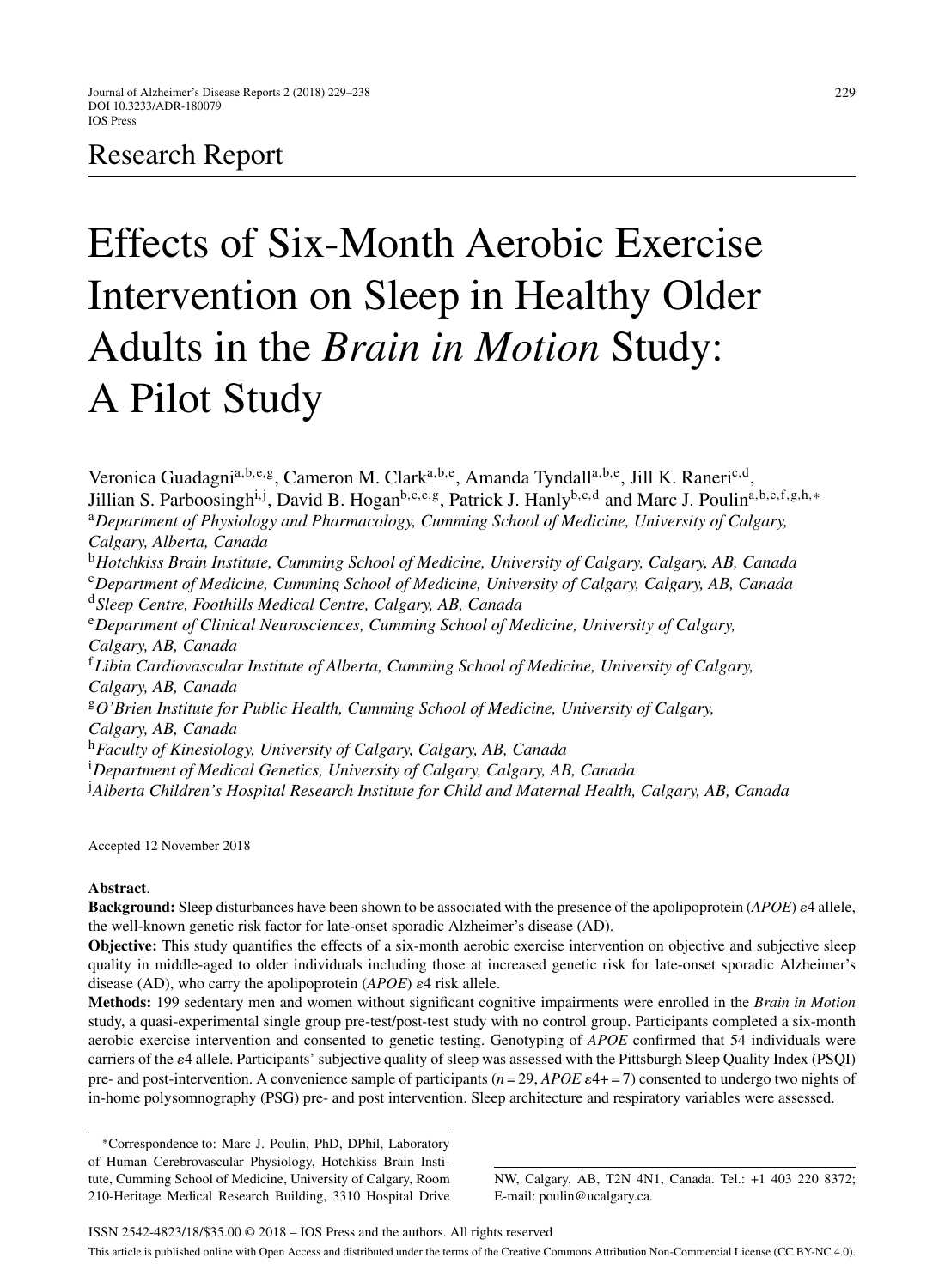**Results:** The six-month aerobic exercise intervention significantly improved participants' total PSQI score, sleep efficiency, and sleep latency in the full sample  $(n = 199)$ . PSG results showed that total sleep time and sleep onset latency significantly improved over the course of the exercise intervention only in individuals who carried the  $APOE$   $\varepsilon$ 4 allele. These results are, however, exploratory and need to be carefully interpreted due to the rather small number of *APOE*  $\varepsilon$ 4+ in the PSG subgroup. **Conclusions:** The six-month aerobic exercise intervention significantly improved participants' sleep quality with beneficial effects on PSG shown in individuals at increased genetic risk for late-onset sporadic AD.

Keywords: Alzheimer's disease, APOE  $\varepsilon$ 4, dementia, polysomnography

#### **INTRODUCTION**

The number of Canadians living with dementia is projected to double by 2031 [1]. There are currently no disease-modifying pharmacological therapies for Alzheimer's disease (AD), the most common cause of dementia among older individuals. The available pharmacological agents provide symptomatic benefit and have not been shown to address underlying disease processes [2–4]. Despite a large investment, drug development for AD has been marked by repeated failures [2–4]. This has led to a shift in prevention trials from targeting individuals already showing early cognitive symptoms, to interventions trials on individuals not yet showing symptom but who are at increased risk of AD [5].

Recent research has examined a possible link between changes in sleep quality and the development of AD pathology, particularly amyloid deposition. One potential mechanism that could result in increased amyloid- $\beta$  deposition is the reduced activity of the glymphatic system when sleep is fragmented [6–8]. This system is involved in the clearance of metabolic waste products including amyloid- $\beta$  from the brain. This clearance takes place at a faster rate during sleep [8]. Reduced slow wave sleep (SWS), which typically occurs in older age has been considered as another potential mechanism through which sleep disruption influences the development of the pathological features of AD [9]. Improving sleep quality may be a strategy to delay the onset of AD and slow its progression [10].

The presence of the apolipoprotein  $(APOE)$   $\varepsilon$ 4 allele is a well-known genetic risk factor for lateonset sporadic AD [11], although the underlying mechanisms for this association are unsettled in the research literature [12, 13]. The presence of this allele in older adults has also been associated with reduced sleep quality [14, 15]. In a previous study [14], we examined the relationship between the quality of sleep and the presence of the  $APOE$   $\varepsilon$ 4 allele.

Compared to non-carriers, individuals with the  $\varepsilon$ 4 allele had lower sleep efficiency (expressed as the ratio of total sleep time to the total time in bed), reduced total sleep time, and increased wakefulness after sleep onset (WASO) on polysomnography (PSG) but did not score differently on subjective (i.e., self-reported) measures of sleep. These results are consistent with previous literature showing the effects of the  $\varepsilon$ 4 allele on sleep architecture [16–20].

Exercise has been associated with improvements in general well-being, body weight and metabolism, cerebrovascular reserve, cognitive performance, and brain health (hippocampal volume and functional connectivity) [21–27]. Further, physical activity has been associated with improved sleep quality, particularly sleep efficiency, sleep latency and depth [28–30], possibly due to stimulation of the serotoninergic pathway [31]. Wilckens and colleagues [32] examined the role of sleep efficiency in mediating the effects of physical activity on cognitive functioning. They reported that improved sleep efficiency modulated the relationship between physical activity and improved cognitive performance. In another study [33], independent relationships between both physical activity (PA) and sleep efficiency and improvements in cognitive performance were found. Altogether, this evidence supports the hypothesis that aerobic exercise, partly by improving sleep quality, promotes better cognitive function and reduces the risk of developing sporadic late-onset AD.

In the current study, we examined the effects of a six-month aerobic exercise intervention on sleep quality in healthy middle-aged and older participants as an ancillary study of the larger *Brain in Motion* study [34], a quasi-experimental single group pretest/post-test study with no control group on the effects of aerobic exercise on cerebral blood flow and cognition. Our primary objective was to determine whether six-months of aerobic exercise improved overall sleep quality and sleep efficiency as determined by both subjective (self-reports) and objective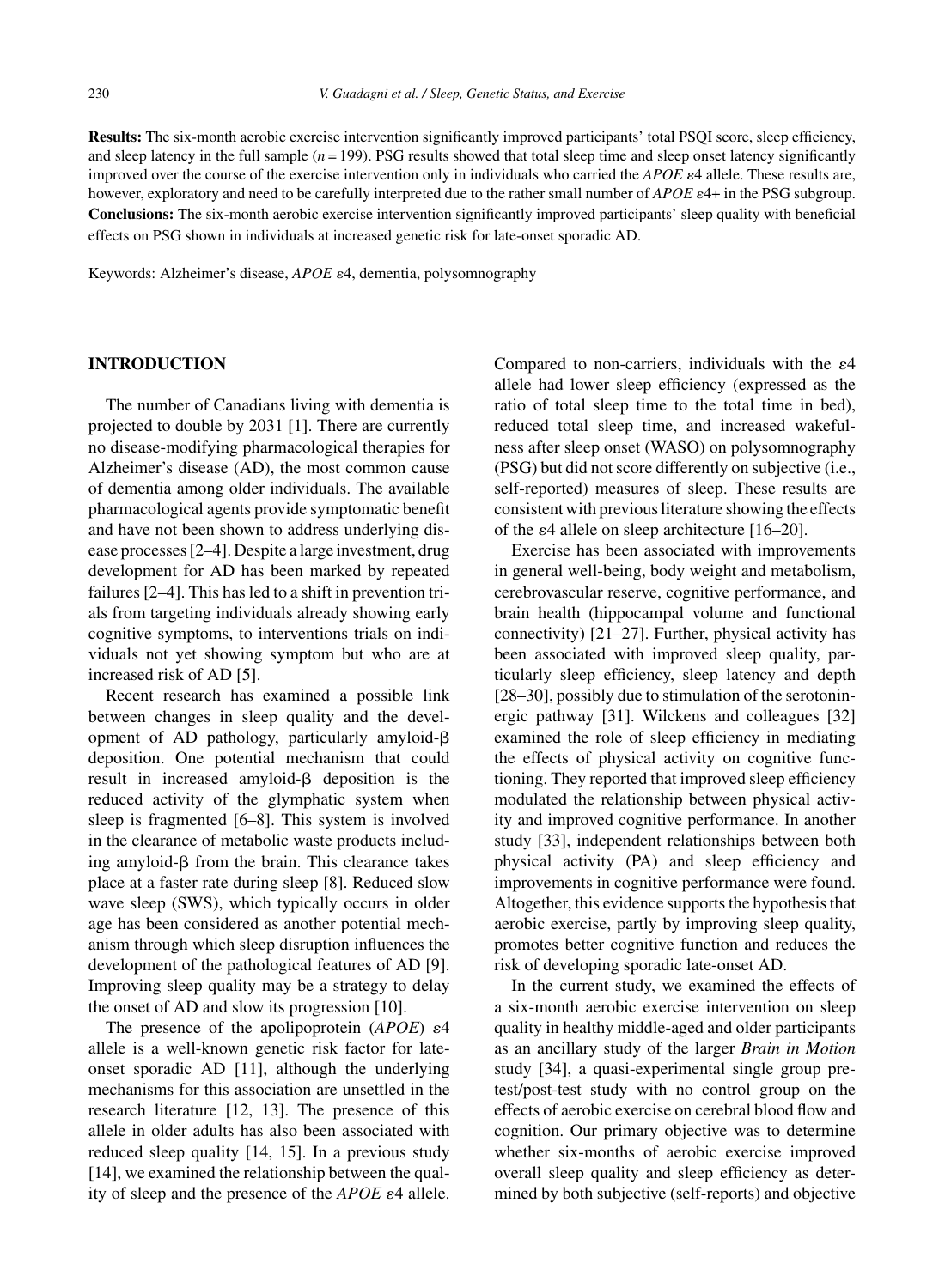(PSG) measures of sleep. As a secondary objective, we assessed if individuals who carried the risk allele *APOE*  $\varepsilon$ 4 showed differential effects with exercise on sleep quality compared to non-carriers. Specifically, we hypothesize that individuals carrying at least one  $\varepsilon$ 4 allele (*APOE*  $\varepsilon$ 4+) would show greater improvements in sleep quality as compared to non-carriers.

# **METHODS**

# *Participants*

Two hundred and sixty-five sedentary middleaged to older participants of either sex (mean age (SD) 65.2 (6.4) years; 141 (53.2%) females) without significant cognitive impairment (mean Montreal Cognitive Assessment (MoCA) [35] score (SD) 27.2 (1.6)) were enrolled in the *Brain in Motion* study, a quasi-experimental single group pre-test/post-test study with no control group [34]. A total of 203 individuals completed the exercise intervention with 62 dropouts (mainly due to changes in their medical conditions). Of the 203 who completed the intervention, 199 consented to genetic testing and their data are reported in this manuscript.

Participants were volunteers recruited through word-of-mouth, social media, posters and newspaper advertisements. Ethics approval was obtained by the University of Calgary Conjoint Health Research Ethics Board (CHREB: REB 14–2284) and the study was done in agreement with the Helsinki Declaration of 1975. Participants provided informed written consent prior to enrollment and a separate written consent for genetic testing. For further details, please see Tyndall et al. [34].

### *APOE genotyping*

Genomic DNA was extracted from buffy coats obtained from whole blood samples (Gentra Puregene Blood Kit; Qiagen, Venlo, Netherlands). Samples underwent PCR amplification followed by Sanger sequencing (Big Dye v1.1 Cycle Sequencing Kit; Applied Biosystems, Foster City, CA) on ABI 3130XL Genetic Analyzer (Applied Biosystems). Mutation Surveyor DNA Variant Analysis software (Soft Genetics, LLC; State College, PA) was identify  $APOE \varepsilon$ 2,  $\varepsilon$ 3, and  $\varepsilon$ 4 alleles by manually combining the alleles from the single nucleotide polymorphisms NM 000041.2:c.388T>C (p.(Cys130Arg); rs429358) and c.526C>T (p.(Arg176Cys); rs7414). Individuals who carried the  $\varepsilon 3/\varepsilon 4$ ,  $\varepsilon 2/\varepsilon 4$ , and  $\varepsilon 4/\varepsilon 4$ 

| Detailed breakdown of the APOE<br>alleles in $N = 199$ individuals |     |  |
|--------------------------------------------------------------------|-----|--|
| <b>APOE</b> alleles                                                | п   |  |
| 83/83                                                              | 123 |  |
| 44/44ء                                                             | 5   |  |
| 52/52                                                              | 1   |  |
| $\epsilon$ 2/ $\epsilon$ 4                                         |     |  |
| $\epsilon$ <sup>2/<math>\epsilon</math>3</sup>                     | 21  |  |

 $4<sup>4</sup>$ TOT 199

 $\varepsilon$ 3/ $\varepsilon$ 

Table 1

allele combinations were classified as  $APOE$   $\varepsilon$ 4+, while individuals who carried the other allele combinations ( $\epsilon$ 2/ $\epsilon$ 2,  $\epsilon$ 2/ $\epsilon$ 3,  $\epsilon$ 3/ $\epsilon$ 3) were classified as APOE ε4– (detailed breakdown of the *APOE* alleles is reported in Table 1). The  $\varepsilon 2/\varepsilon 4$  allele combination has been shown to have protective effects [36] however we included the  $\varepsilon$ 2/ $\varepsilon$ 4 carriers in the *APOE*  $\varepsilon$ 4+ group because of a recent meta-analysis of clinical and autopsy-based studies on sporadic late onset AD reporting higher risk of AD in individuals with one copy of the  $\varepsilon$ 4 allele ( $\varepsilon$ 2/ $\varepsilon$ 4, OR 2.6;  $\varepsilon$ 3/ $\varepsilon$ 4, OR 3.2) or two copies ( $\varepsilon$ 4/ $\varepsilon$ 4, OR 14.9) among Caucasian subjects [37].

One hundred and ninety-nine participants (mean age  $(SD) = 65.00$   $(6.00)$  years; mean years of formal education  $(SD) = 15.8$  (2.5) years; mean MoCA  $(SD) = 27.5$  (1.4), BMI  $(SD) = 27$  (4) kg⋅m<sup>-2</sup>; 103 (51.8%) females) completed the exercise intervention, had complete PSQI data, and underwent genetic testing. Fifty-four individuals were *APOE*  $\varepsilon$ 4+ (mean age  $(SD) = 64.5$  (5.9) years; mean years of formal education  $(SD) = 16.0$  (2.3) years; mean MoCA  $(SD) = 27.5$  (1.4); 24 (44.4 %) females).

## *Experimental procedures*

Participants completed four testing sessions including one just before the start of the six-month exercise intervention (taken as the baseline assessment for this report) and one at the end. At each session, participants were asked to complete the Pittsburgh Sleep Quality Index (PSQI) [38], a retrospective self-report measure assessing their quality of sleep during the month preceding the study. Scores for the seven components of the PSQI were computed and represented 1) subjective sleep quality; 2) sleep latency; 3) sleep duration; 4) sleep efficiency; 5) sleep disturbance; 6) sleep medications; and, 7) daytime dysfunction. The component scores were then summed to produce a global score (range 0 to 21). Lower scores indicate better sleep with global scores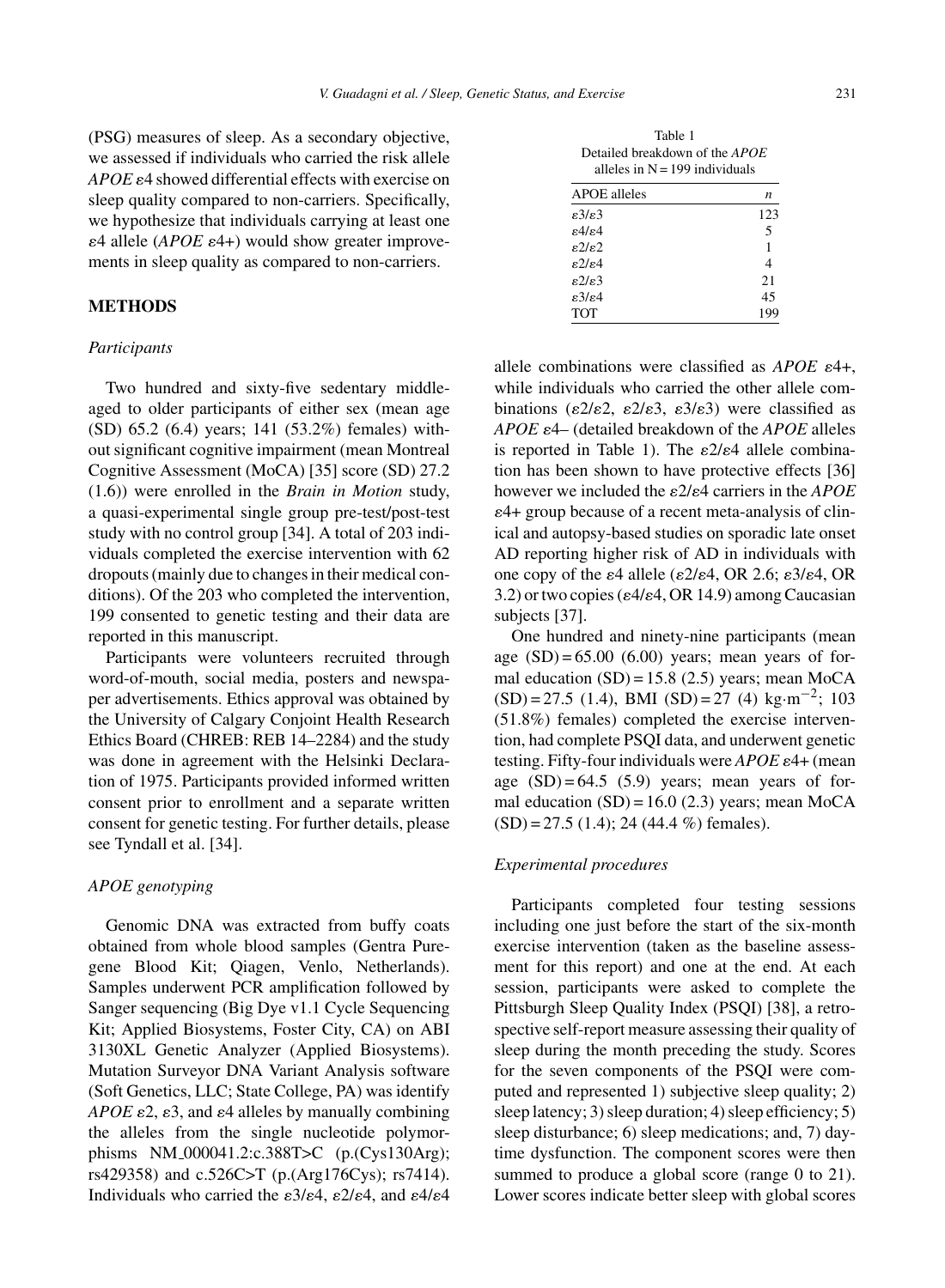≥5 indicating poor sleep quality. Participants also completed the Epworth Sleepiness Scale (ESS) [39] at each session, which measures individuals' general level of daytime sleepiness. In this study, we only report pre- and post- intervention data for participants that 1) completed the exercise intervention, 2) provided pre/post PSQI data, and 3) consented to genetic testing.

#### *In-home polysomnography (PSG)*

A convenience sample of participants  $(n=29)$ , *APOE*  $\varepsilon$ 4+=7) consented to undergo two nights of unattended PSG recordings in their home, which were done just prior to six-month exercise intervention and immediately after its conclusion. This was a convenience sample and *post-hoc* evaluations revealed matching pre-intervention characteristics to the full sample (i.e., mean age  $(SD) = 65.00$  (5.00) years; mean years of formal education  $(SD) = 16.7$  (3.09) years; mean MoCA = 27.5 (1.4); BMI (SD) = 26.4 (3.8) kg·m−2; 17 (58.6%) females). We used the Embletta MPR PG (Natus Medical Inc., Pleasanton, CA) and an ST1 proxy unit. Each participant was instrumented by a trained technician in his/her home. Respiratory data were obtained through finger pulse oximetry and respiratory effort through inductive plethysmography. Airflow was measured by using nasal pressure and an oro-nasal thermistor. Participants were also instrumented with standard one-lead ECG. Body position was derived using the gravity sensors in the Embletta unit. Electrode placement for the EEG followed the standard 10–20 system. Data were scored by an experienced registered polysomnographic technologist (J.K.R.). The following variables were extracted: 1) total sleep time; 2) total recording time; 3) sleep efficiency; 4) sleep onset latency; 5) REM onset latency; and, 6) number of awakenings. The number of minutes spent in each sleep stage (Awake, N1, N2, N3, REM) was also computed together with respiratory variables (including oximetry) that were then used to compute the apnea/hypopnea index (AHI). Apneas and hypopneas were defined according to the revised American Academy of Sleep Medicine guidelines [40].

# *Six-month aerobic exercise intervention*

Participants were enrolled in a supervised sixmonth aerobic exercise training program held three days per week at the Fitness Centre in the Faculty of Kinesiology at the University of Calgary. Each session included a five-minute warm up, aerobic exercise and a five-minute cool down with stretching. Exercise prescriptions followed the American College of Sports Medicine guidelines [41]. As participants progressed through the program, the duration of exercise between warm up and cool down increased from 20 to 40 minutes. In the case of aerobic exercise, the intensity was determined based on individual  $\dot{V}O_2$  max. The intensity increased from 30–45% maximum heart rate reserve (HRR) to 60–70%. For further details, see Tyndall et al. [34].

# *Statistical analysis*

Data were analyzed using IBM SPSS Statistics for Windows, version 24.0 (IBM, Armonk, NY, USA). Pre- intervention descriptive statistics are reported in Tables 2 and 3; Paired samples t-tests were used to compare pre- and post- measurements for continuous variables and descriptive statistics are reported in Tables 4 and 5. Categorical variables were examined with the McNemar Chi-squared for repeated measures. Further, stratified analyses for genetic status were conducted. All analyses were two-tailed and

Table 2 Pre- intervention subjective measures of sleep (PSQI) in individuals with APOE  $\varepsilon$ 4 $\pm$  alleles (Means and SD)

| <b>PSOI</b>              | $APOE \epsilon 4+$ | $APOE \epsilon 4-$ |       |
|--------------------------|--------------------|--------------------|-------|
|                          | $(n=54)$           | $(n=145)$          |       |
|                          | <b>PRE</b>         | <b>PRE</b>         | p     |
| Global score             | 5.8(3.2)           | 5.8(3.1)           | 0.958 |
| Sleep efficiency $(\% )$ | 84.3(10.7)         | 85.3(10.1)         | 0.554 |
| Sleep latency (min)      | 17.5(15.5)         | 18.5(17.2)         | 0.715 |
| Sleep duration (min)     | 411.5(61.3)        | 420.0(56.3)        | 0.262 |
|                          |                    |                    |       |

PSQI, Pittsburgh Sleep Quality Index; SD, standard deviation.

Table 3 Pre- intervention objective measures of sleep (PSG) in individuals with APOE  $\varepsilon$ 4 $\pm$  alleles (Means and SD)

| <b>PSG</b>                 | $APOE \epsilon 4+$ | $APOE$ $\varepsilon$ 4- |         |
|----------------------------|--------------------|-------------------------|---------|
|                            | $(n=7)$            | $(n=22)$                |         |
|                            | <b>PRE</b>         | <b>PRE</b>              | p       |
| Total sleep time (min)     | 352 (67)           | 441 (50)                | 0.001   |
| Total recording time (min) | 481.1 (25.6)       | 502.6(61.1)             | 0.378   |
| Sleep onset latency (min)  | 20.8(25.6)         | 14.7 (13.4)             | 0.414   |
| Sleep efficiency $(\%)$    | 74 (17)            | 88(3)                   | 0.001   |
| Stage $N1(min)$            | 52(23)             | 68 (30)                 | 0.219   |
| Stage N2 (min)             | 207(48)            | 281 (30)                | < 0.001 |
| Stage N3 (min)             | 15(16)             | 13(16)                  | 0.783   |
| REM (min)                  | 78 (17)            | 79 (18)                 | 0.863   |
| REM onset latency (min)    | 86 (23)            | 114 (65)                | 0.270   |
| Number of awakenings       | 28(11)             | 28(6)                   | 0.824   |
|                            |                    |                         |         |

PSG, polysomnography; REM, rapid eye movements; SD, standard deviation.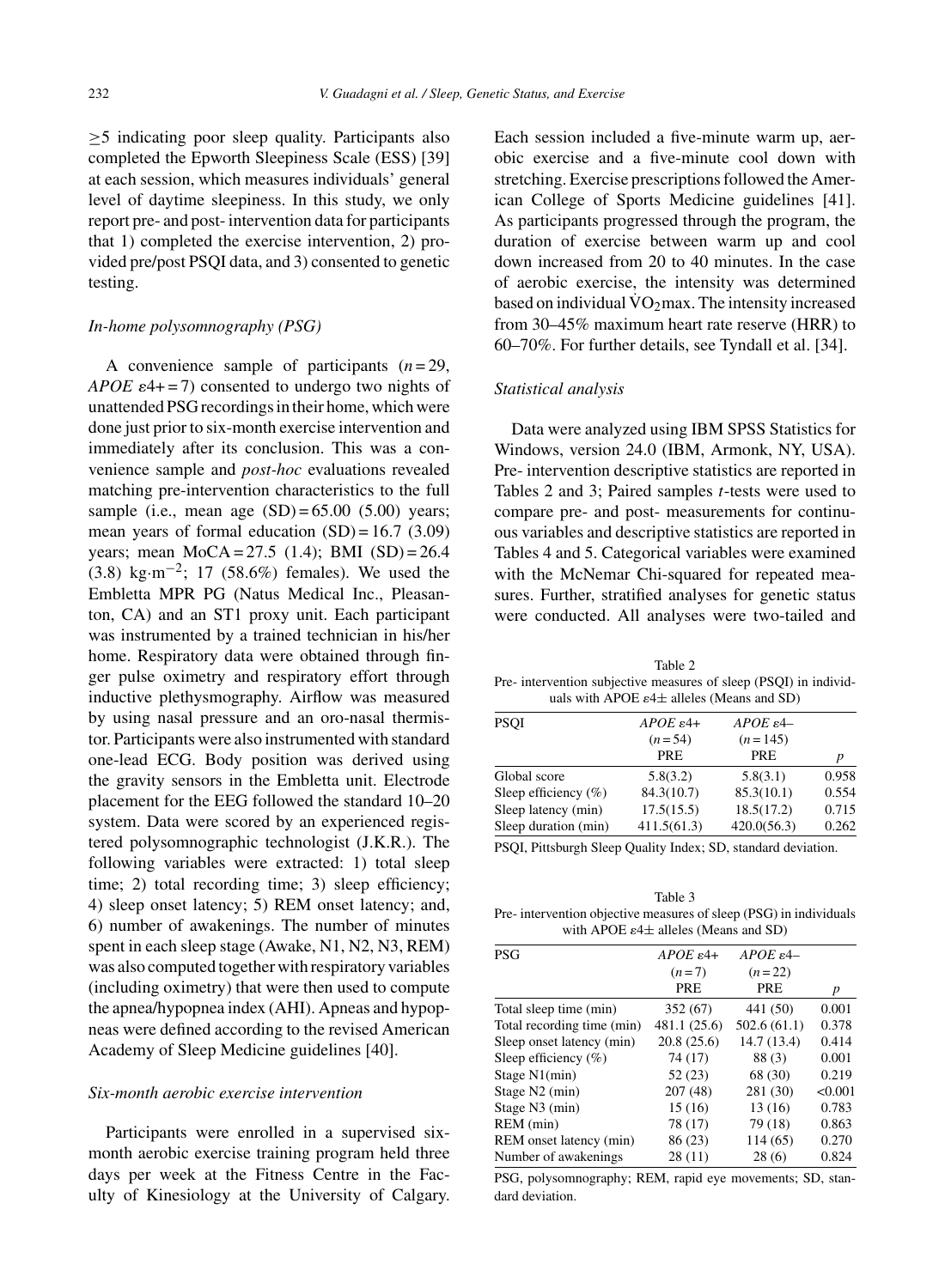#### *V. Guadagni et al. / Sleep, Genetic Status, and Exercise* 233

| Subjective measures of sleep (PSQI) and BMI in individuals with APOE $\varepsilon$ 4 $\pm$ alleles (Means and SD) |                              |             |         |                               |              |         |
|-------------------------------------------------------------------------------------------------------------------|------------------------------|-------------|---------|-------------------------------|--------------|---------|
|                                                                                                                   | $APOE \epsilon 4 + (n = 54)$ |             |         | $APOE \epsilon 4 - (n = 145)$ |              |         |
|                                                                                                                   | <b>PRE</b>                   | <b>POST</b> | Ď       | <b>PRE</b>                    | <b>POST</b>  |         |
| PSOI Global score                                                                                                 | 5.8(3.2)                     | 5.5(3.2)    | 0.181   | 5.8(3.1)                      | 5.4(3.0)     | 0.004   |
| Sleep efficiency $(\% )$                                                                                          | 84.3 (10.7)                  | 88.1 (14.3) | 0.021   | 85.4 (10.0)                   | 87.6(11.1)   | 0.003   |
| Sleep latency (min)                                                                                               | 17.9(15.7)                   | 15.4 (11.8) | 0.095   | 18.7(17.5)                    | 16.4(16.2)   | 0.049   |
| Sleep duration (min)                                                                                              | 411.3(60.5)                  | 401.8(63.1) | 0.062   | 421.6(55.2)                   | 419.5 (59.8) | 0.531   |
| BMI $(kg·m-2)$                                                                                                    | 26.5(3.4)                    | 26.1(3.4)   | < 0.001 | 27.1(3.8)                     | 26.8(3.7)    | < 0.001 |

Table 4 Subjective measures of sleep (PSQI) and BMI in individuals with APOE  $\varepsilon$ 

PSQI, Pittsburgh Sleep Quality Index; SD, standard deviation; BMI, body mass index.

| Table 5                                                                                                 |
|---------------------------------------------------------------------------------------------------------|
| Objective measures of sleep (PSG) in individuals with APOE $\varepsilon$ 4 $\pm$ alleles (Means and SD) |

|                           | $APOE \epsilon 4 + (n=7)$ |             |       | APOE $\varepsilon$ 4- $(n=22)$ |             |       |
|---------------------------|---------------------------|-------------|-------|--------------------------------|-------------|-------|
| <b>PSG</b>                | PRE                       | <b>POST</b> | D     | PRE                            | <b>POST</b> | p     |
| Total sleep time (min)    | 352 (67)                  | 406(44)     | 0.008 | 441 (50)                       | 423 (63)    | 0.187 |
| Sleep onset latency (min) | 20.8(25.6)                | 15.3 (23.7) | 0.010 | 14.7 (13.4)                    | 10.5(6.5)   | 0.169 |
| Sleep efficiency $(\% )$  | 74 (17)                   | 83 (11)     | 0.040 | 88(3)                          | 88(8)       | 0.872 |
| Stage $N1(min)$           | 52(23)                    | 55 (32.8)   | 0.693 | 68 (30)                        | 57(23)      | 0.053 |
| Stage $N2$ (min)          | 207(48)                   | 240 (42)    | 0.088 | 281 (30)                       | 280 (37)    | 0.937 |
| Stage N3 (min)            | 15(16)                    | 14(14)      | 0.808 | 13(16)                         | 11(13)      | 0.443 |
| REM (min)                 | 78 (17)                   | 97 (37)     | 0.095 | 79 (18)                        | 75 (29)     | 0.552 |
| REM onset latency (min)   | 86(23)                    | 78 (30)     | 0.603 | 114(65)                        | 115 (58)    | 0.928 |
| Number of awakenings      | 28(11)                    | 26(9)       | 0.549 | 28(6)                          | 28(10)      | 0.919 |

PSG, polysomnography; REM, rapid eye movements; SD, standard deviation.

statistical significance was set at  $p < 0.05$ , Bonferroni-Holm correction for multiple comparisons was used [42]. We performed four tests for the PSQI in the full sample  $(n = 199)$  looking at PSQI total score, sleep efficiency, duration, and sleep latency. According to the Bonferroni-Holm method [42]  $\alpha = 0.05/$  $(4-1+1) = 0.0125$  for the smallest *p* value,  $\alpha = 0.05/(4-1)$  $2+1$ ) = 0.0167 for the second smallest,  $\alpha$  = 0.05/(4-3)  $+1$ ) = 0.025 for the third and  $\alpha$  = 0.05/(4-4+1) = 0.05 for the last. In the PSG, we examined similar characteristics of sleep quality and performed three tests looking at total sleep time, sleep efficiency, and sleep latency. Similarly, as per the Bonferroni-Holm method [42]  $\alpha = 0.05/(3-1+1) = 0.016$  for the smallest *p* value,  $\alpha = 0.05/(2-2+1) = 0.025$  for the second smallest,  $\alpha = 0.05/(3-3+1) = 0.05$  for the last.

# **RESULTS**

### *Subjective sleep measures*

One-hundred and eleven participants (55.7%) out of 199 reported global scores on the PSQI  $\geq$ 5 indicating poor sleep quality at pre-intervention. This percentage decreased to 46.7% (93/199, 9% decrease,) at post-intervention. Statistically significant but modest (6.9%) improvements in global PSQI scores between pre- (mean  $(SD) = 5.8(3.1)$ ) and post-intervention (mean (SD) = 5.4 (3)), *t*<sup>198</sup> = 3.166,

 $p = 0.002$ , Cohen's  $d_z = 0.22$ ; see Fig. 1A) were found. Statistically significant but likewise modest (3.4%) improvements were found in sleep efficiency (pre-intervention mean  $(SD) = 85.1$  (10.2) versus post-intervention mean  $(SD) = 88$  (12),  $t_{195} = -3.845$ ,  $p < 0.001$ , Cohen's  $d_z = 0.27$ ; see Fig. 1B). Sleep latency also showed a statistically significant decrease of 14.1% post-intervention (preintervention mean  $(SD) = 19$  (17) minutes versus post-intervention mean  $(SD) = 16.3$  (15.1) minutes),  $t_{190} = 2.596, p = 0.010, Cohen's d<sub>z</sub> = 0.18; see$ Fig. 1C). No statistically significant changes were found in sleep duration  $(p=0.154)$ . Among the four categorical components statistically significant differences  $(p=0.012)$  were only found for the subjective sleep quality component. Sixty percent of participants reported very good sleep quality after the intervention compared to 51.3% before. Changes in sleep quality were not related to changes in body mass index. There were no statistically significant changes in daytime sleepiness as measured by the ESS  $(p = 0.442)$ .

The analysis of pre-intervention characteristics revealed no statistically significant differences in global PSQI score, sleep efficiency, sleep latency and sleep durations between *APOE*  $\varepsilon$ 4 carriers and non-carriers (see Table 2). Over the course of the exercise intervention, statistically significant differences in global PSQI scores were only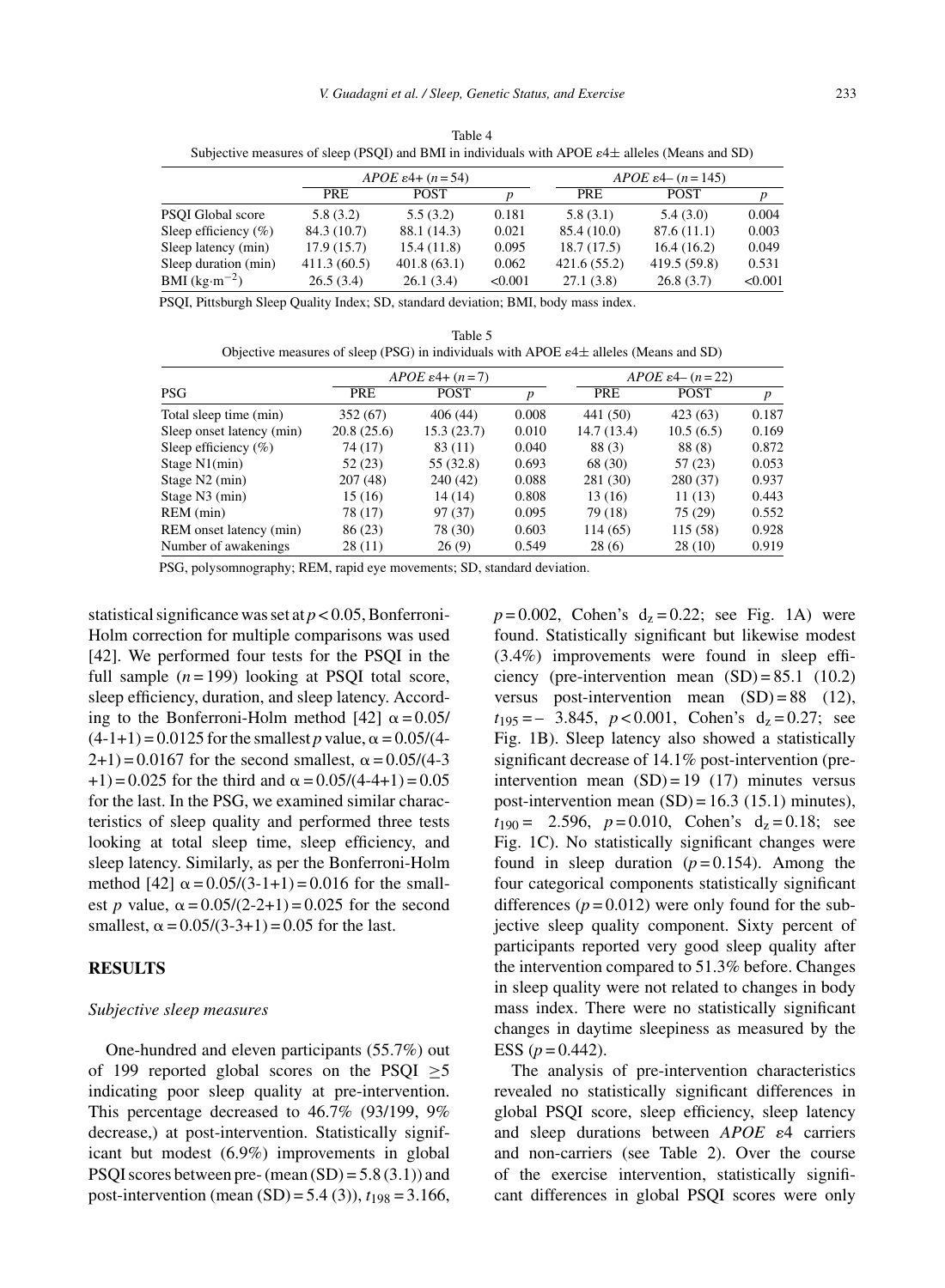

Fig. 1. Effects of six-months aerobic exercise on subjective sleep measures (PSQI). Panel A illustrates the total Pittsburgh Sleep Quality Index (PSQI) in the overall sample (*n* = 199) between pre-intervention scores [Mean (SD) = 5.8 (3.1)] and post-intervention scores [Mean (SD) = 5.4 (3)]. We note a significant decrease in the total PSQI score, reflecting an 6.9% improvement in sleep quality. Panel B illustrates sleep efficiency in the overall sample  $(n = 199)$  between pre-intervention [Mean (SD) = 85.1 (10.2)] and the end of the exercise intervention [Mean (SD) = 88(12)]. We note a significant 3.4% increase in sleep efficiency in the overall sample. Panel C illustrates a 14.1% decrease in sleep latency in the overall sample (*n* = 199) before (pre-intervention) [Mean (SD) = 19 (17) minutes] and after (post-intervention) sixmonths of aerobic exercise intervention [Mean (SD) = 16.3 (15.1) minutes]. Bars represent Means and Standard Error; ∗*p* < 0.5; ∗∗*p* < 0.01; ∗∗∗*p* < 0.001.



Fig. 2. Effects of a 6-month aerobic exercise on subjective sleep quality and sleep efficiency in individuals with *APOE*  $\varepsilon$ 4± alleles. Panel A highlights changes before (pre-intervention) [Mean (SD) = 5.8 (3.1)] and after (post-intervention) six-months of aerobic exercise intervention [Mean (SD) = 5.4 (3.0)], in total Pittsburgh Sleep Quality Index (PSQI) in the *APOE*  $\varepsilon$ 4- (light bars,  $n = 145$ ) group but not in the *APOE*  $\varepsilon$ 4+ (dark bars,  $n = 54$ ) group. Panel B shows improvements in sleep efficiency in both *APOE*  $\varepsilon$ 4+ (dark bars,  $n = 54$ ) and *APOE*  $\varepsilon$ 4- (light bars,  $n = 145$ ) groups, with the *APOE*  $\varepsilon$ 4+ group having the greatest improvement (4.5 %) before (pre-intervention [Mean (SD) = 84.3 (10.7)] and after (post-intervention) six-months of aerobic exercise intervention Mean (SD) = 88.1 (14.3). Panel C shows a decrease in sleep latency only in the *APOE*  $\varepsilon$ 4– (light bars, *n* = 145) group from pre-intervention [Mean (SD) = 18.7 (17.5)] to post-intervention [Mean (SD) = 16.6 (16.2)]. Bars represent Means and Standard Error;  ${}^*p < 0.5$ ;  ${}^{**}p < 0.01$ ;  ${}^{***}p < 0.001$ .

found in  $APOE$   $\varepsilon$ 4- individuals (pre-intervention mean  $(SD) = 5.8$  (3.1) versus post-intervention mean (SD) = 5.4 (3.0)], *t*<sup>144</sup> = 2.889, *p* = 0.004, Cohen's  $d<sub>z</sub> = 0.23$ ; see Fig. 2A) with no significant differences found in the *APOE*  $\varepsilon$ 4+ group ( $p$  = 0.181). Statistically significant differences were found in sleep efficiency for both  $APOE \varepsilon_4$  and  $APOE \varepsilon_4$  - participants (pre-intervention *APOE*  $\varepsilon$ 4+ mean (SD) = 84.3

 $(10.7)/APOE$   $\varepsilon$ 4 - mean  $(SD) = 85.4$   $(10.0)$  versus post-intervention  $APOE$   $\varepsilon$ 4+ mean  $(SD) = 88.1$  $(14.3)/APOE$   $\varepsilon$ 4 - mean  $(SD) = 87.6$   $(11.1)$ ;  $(APOE$ -4+: *t*<sup>53</sup> = –2.390, *p* = 0.021, 4.5 % change, Cohen's  $d_z = 0.32$  *APOE*  $\varepsilon$ 4 -:  $t_{142} = -3.011$ ,  $p = 0.003$ , 2.5 % change, Cohen's  $d_z = 0.25$ ; see Fig. 2B). Sleep latency decreased only in *APOE*  $\varepsilon$ 4- participants (pre-intervention mean  $(SD) = 18.7$  (17.5) minutes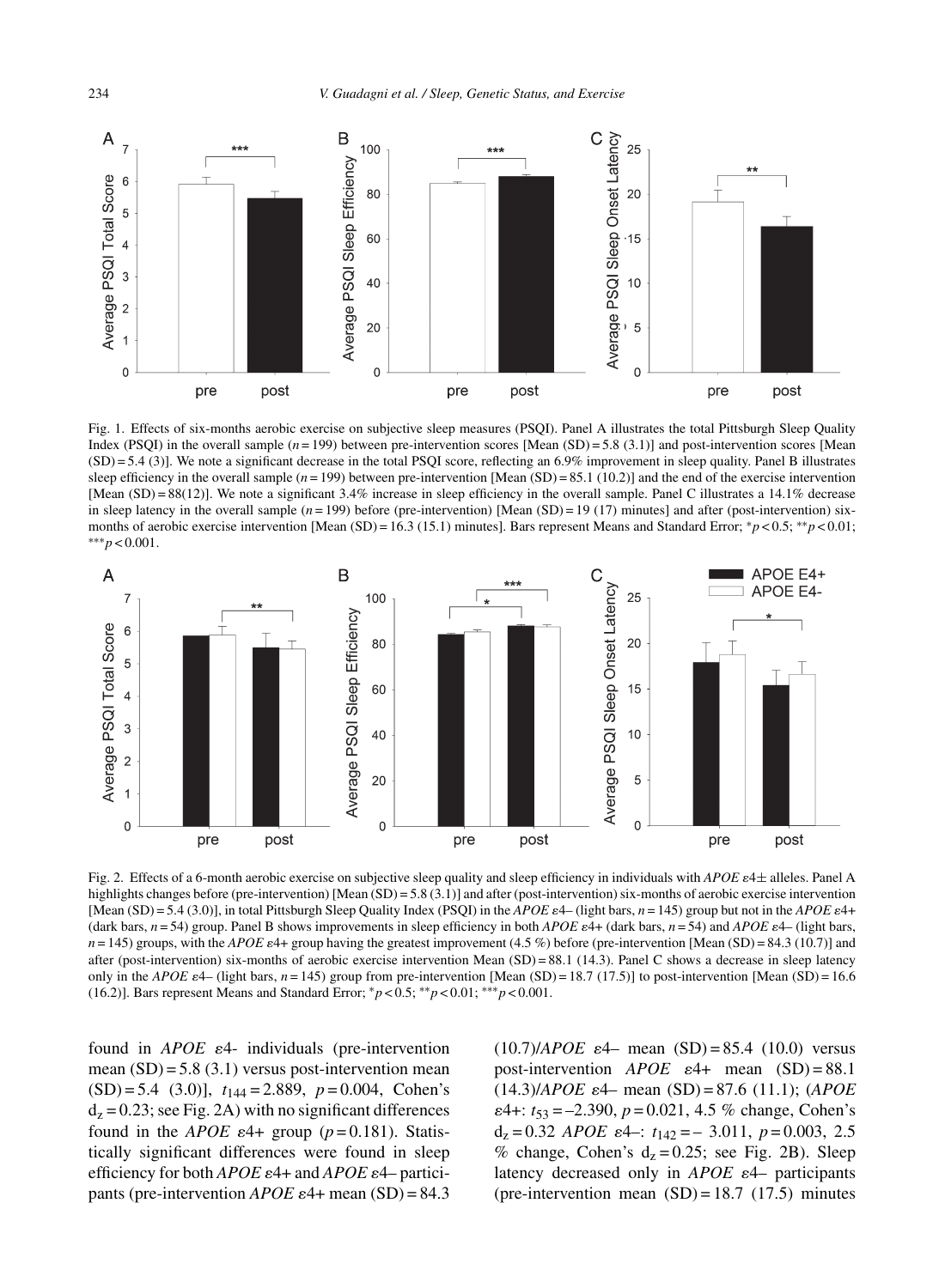

Fig. 3. Effects of a 6-month aerobic exercise on objective sleep measures (PSG) in individuals with *APOE*  $\varepsilon$ 4 $\pm$  alleles. Panel A highlights changes in total sleep time before (pre-intervention) [Mean (SD) = 352 (66.7) minutes] and after (post-intervention) six-months of aerobic exercise intervention [Mean (SD) = 406 (44.2) minutes] in the *APOE*  $\varepsilon$ 4+ (dark bars,  $n = 7$ ) group but not in the *APOE*  $\varepsilon$ 4- (light bars,  $n = 22$ ) group. Panel B shows changes in sleep efficiency before (pre-intervention) [Mean (SD) = 73.8 (16.9)] and after (post-intervention) [Mean  $(SD) = 83.2 (11.4)$ ] six-months of aerobic exercise intervention in the *APOE*  $\varepsilon$ 4+ (dark bars, *n* = 7) group but not in the *APOE*  $\varepsilon$ 4– (light bars, *n* = 22) group. Panel C shows changes in sleep onset latency before (pre-intervention) [Mean (SD) = 20.8 (25.6)]] and after (post-intervention) [Mean (SD) = 15.3 (23.7)] six-months of aerobic exercise intervention in the *APOE*  $\varepsilon$ 4+ (dark bars, *n* = 7) group but not in the *APOE*  $\varepsilon$ 4-(light bars,  $n = 22$ ). Bars represent Means and Standard Error; \* $p < 0.5$ ; \*\* $p < 0.01$ ; \*\*\* $p < 0.001$ .

versus post-intervention mean  $(SD) = 16.6$  (16.2) minutes,  $t_{138} = 1.982$ ,  $p = 0.049$ , Cohen's  $d_z = 0.16$ ) (see Fig. 2C). However, this comparison did not survive the Bonferroni-Holm correction for multiple comparisons  $\alpha = 0.05/ (4-3+1) = 0.025$ ). No significant changes were found in sleep latency for *APOE*  $\varepsilon$ 4+ or sleep duration for either group.

## *Polysomnography*

There were no statistically significant differences in PSG variables over the course of the exercise intervention in the full sample. The analysis of pre- intervention characteristics revealed statistically significant differences at pre-intervention between APOE  $\varepsilon$ 4 carriers and non-carriers in total sleep time ( $p = 0.001$ ), sleep efficiency ( $p = 0.001$ ), and N2 sleep stage ( $p = < 0.001$ , see Table 3) with *APOE*  $\varepsilon$ 4 carriers reporting less total sleep time, worse sleep efficiency and less minutes spent in N2 stage of sleep. Over the course of the exercise intervention, stratified analyses revealed statistically significant improvements exclusively in participants who carried the  $\varepsilon$ 4 allele. There were statistically significant differences in total sleep time (pre-intervention *APOE*  $\varepsilon$ 4+ mean (SD) = 352 (66.7) minutes versus post-intervention mean  $(SD) = 406$  (44.2) minutes,  $t_6 = -3.880 p = 0.008$ , Cohen's d<sub>z</sub> = 1.47; see Fig. 3A) and sleep efficiency (pre-intervention *APOE*  $\varepsilon$ 4+

mean  $(SD) = 73.8$  (16.9) versus post-intervention (mean (SD) = 83.2 (11.4)],  $t_6 = -2.615$ ,  $p = 0.040$ , Cohen's  $d_z = 0.99$ ; see Fig. 3B), however, this comparison did not survive the Bonferroni-Holm correction for multiple comparisons  $(\alpha = 0.05/(2$ - $(2+1) = 0.025$ . Sleep onset latency in *APOE*  $\varepsilon$ 4+ significantly changed from pre- to post- intervention  $(\text{pre-intervention} \, APOE \, \varepsilon4 + \text{mean} \, (\text{SD}) = 20.8 \, (25.6)$ versus post-intervention mean  $(SD) = 15.3$  (23.7),  $t_6 = 3.702$ ,  $p = 0.010$ , Cohen's  $d_z = 1.38$ ; see Fig. 3C). These changes were not related to changes in AHI (*p* = 0.710, *p* = 0.118, *p* = 0.353 for total sleep time, sleep efficiency and sleep onset latency, respectively).

## **DISCUSSION**

We report on the effects of a six-month aerobic exercise intervention on both subjective (PSQI) and objective (PSG) measures of sleep quality in healthy middle-aged and older adults with and without the APOE  $\varepsilon$ 4 risk allele. Major findings from the PSQI data for the entire study sample were an improvement in sleep quality reflected by a decrease in overall PSQI scores after the exercise intervention, reduced sleep latency, and increased sleep efficiency. The changes seen in sleep quality were modest in nature though statistically significant. No significant difference in terms of percent change was found between carriers and non-carriers, which is similar to other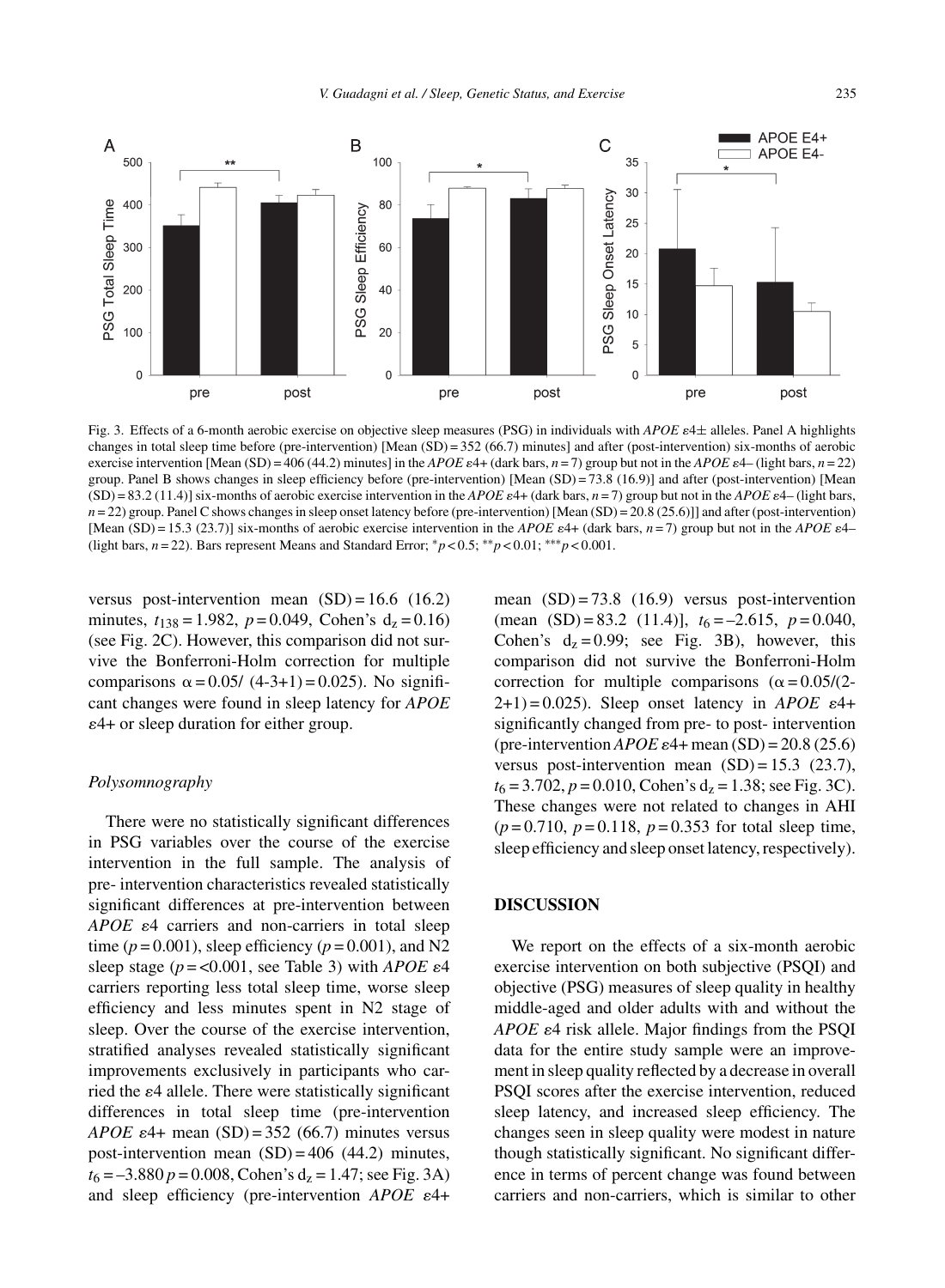studies [43]. PSG data showed statistically significant improvements in total sleep time and sleep onset latency exclusively in the individuals with the  $\varepsilon$ 4 allele. The changes in sleep efficiency in  $APOE$   $\varepsilon$ 4+ did not survive correction for multiple comparisons. These results are exploratory and need to be carefully interpreted due to the rather small number of participants with  $APOE$   $\varepsilon$ 4+ in the PSG subgroup.

Previous literature on sleep disturbances in individuals who carry the risk allele had shown worse sleep quality [14, 16]. Yesavage and colleagues [16] conducted a longitudinal study on 40 communitydwelling older adults using actigraphy and found that APOE  $\varepsilon$ 4+ carriers had worse sleep efficiency and greater WASO compared to non-carriers. A study from our laboratory [14] showed that carriers had shorter total sleep time, lower sleep efficiency, longer sleep onset latency, greater WASO and less time spent in Stage 2 sleep. To date, no study examined the effects of a lifestyle intervention such as aerobic exercise on the sleep quality of individuals at increased genetic risk of developing AD. Our study suggests that aerobic exercise might improve sleep in these individuals.

We collected subjective measures of sleep with the PSQI, and objective measures of sleep with the gold standard PSG. Our data show limited association between objective and subjective measures of sleep. Specifically, the only significant correlations were found between the change in sleep efficiency over the course of the exercise intervention from the PSG and global PSQI postintervention scores  $(r=0.454, p=0.039)$  and sleep efficiency pre-intervention scores from the PSG and pre-intervention global PSQI scores  $(r=0.426,$  $p = 0.030$ ). Further, we found differential effects of the exercise intervention between the PSQI and the PSG results. Overall these findings indicate a lack of association between subjective and objective measures of sleep as previously shown in other studies [44]. One possible explanation may be the differences in sample sizes and composition between individuals who completed the PSQI  $(n = 199)$  and individuals who underwent PSG recordings (*n* = 29). Another potential explanation is that the PSQI reflects the individual perception of his/her own sleep rather than an objective evaluation of the sleep [45]. This may be especially problematic in an older population who have grown accustomed to diminished sleep quality and perceive it as "normal" [46]. Further studies are necessary to replicate our findings in larger samples.

This study has several limitations. Neither participants nor investigators were blinded to the intervention. The small sample size, especially for PSG with only seven individuals carrying the risk allele limits the robustness and generalizability of our results. The sample size also limited the choice and power of the statistical analyses. Furthermore, our sample was healthy with an overall good quality of sleep as measured by the PSQI. Although we found a statistically significant positive change in global PSQI scores with the exercise intervention, this change cannot be defined as a clinically meaningful change according to the method discussed by Surman et al. [47]. Moreover, the lack of a control group in the study limits our ability to make firm conclusions about the effect of the exercise intervention. Other factors such as increased socialization may have led to the improvements in general wellbeing, mood, and sleep. Our results are preliminary and should be interpreted with caution. Future studies are needed to confirm and expand on our findings. We did not collect a familiarization night for PSG and therefore participants scores may reflect the discomfort of sleeping with unfamiliar equipment. Finally, the presence of sleep complaints was not an inclusion criterion. We cannot comment on the potential impact of the exercise intervention on sleep in a population with greater sleep disturbances at baseline.

In our study, aerobic exercise failed to show a clinically meaningful change in the quality of sleep of generally healthy older adults with no sleep complaints at baseline. However, our results could inform the design of future studies targeting older individuals with sleep complaints, a greater degree of comorbidities and/or at higher risk for AD that could shed light on the potential mediating role of improved sleep in understanding the relationship between exercise and cognitive status.

# **ACKNOWLEDGMENTS**

This is an ancillary study of the Brain in Motion Study, funded by Canadian Institutes of Health Research (CIHR) and The Brenda Strafford Foundation Chair in Alzheimer Research (BSFCAR). V.G. was supported by The Brenda Strafford Centre on Aging, within the O'Brien Institute for Public Health, the BSFCAR and the Alzheimer's Society of Canada Postdoctoral Fellowship. C.M.C. was supported by the T. Chen Fong Post-Doctoral Fellowship in Medical Imaging Science, A.V.T. was supported by an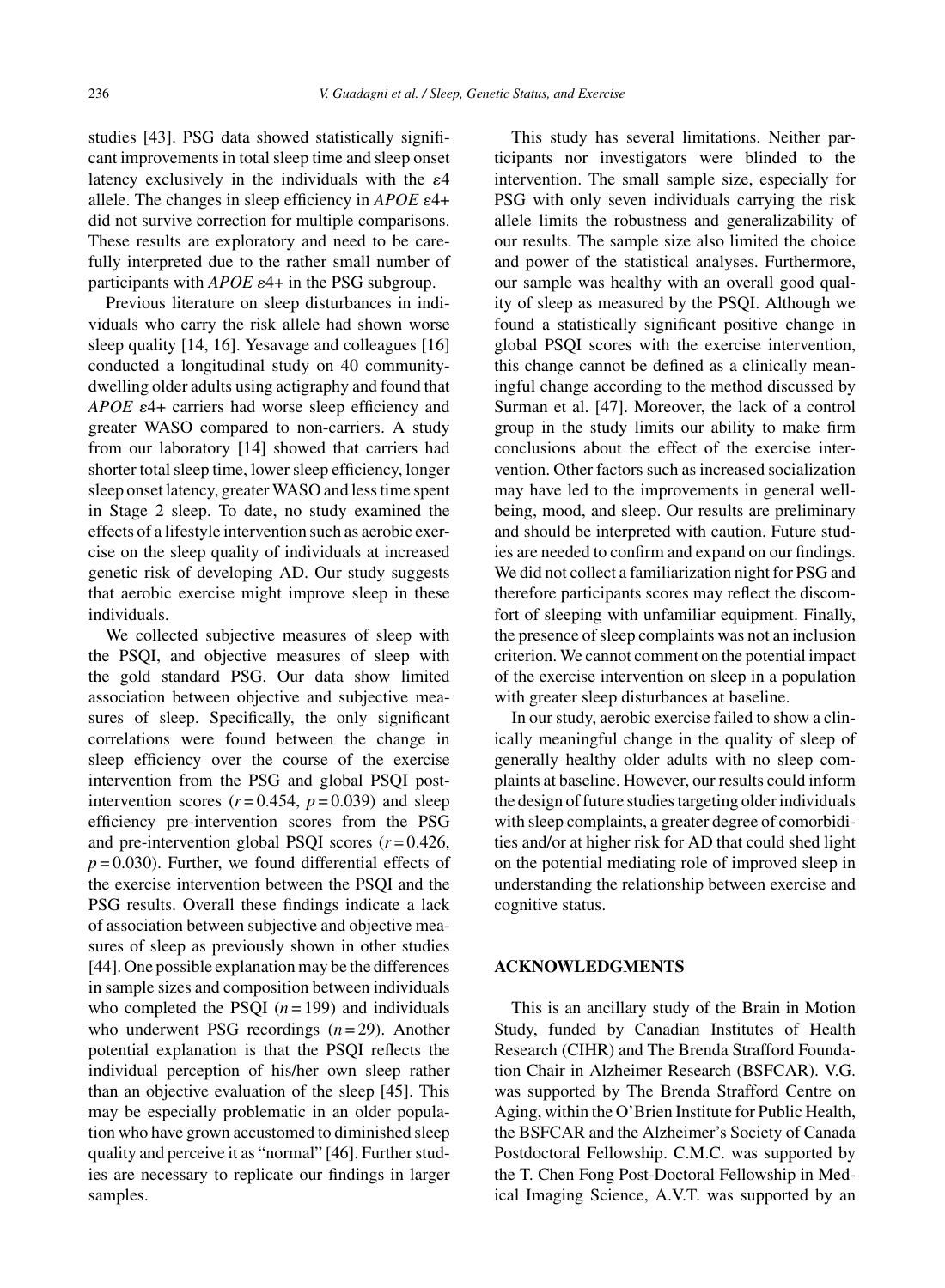Alzheimer Society of Canada Doctoral Award and the BSFCAR. J.K.R. was supported by funds from a Heart and Stroke Foundation of Canada Grant-in-Aid (PI M.J.P., co-applicant P.J.H.). M.J.P. holds the BSFCAR. Funding for the study and all biochemical analyses were provided by CIHR (PI M.J.P.) and the BSFCAR. The funders played no role in the concept and design of this study, analysis or interpretation of the data, or drafting and critical revision of the manuscript.

# **CONFLICT OF INTEREST**

The authors have no conflict of interest to report.

# **REFERENCES**

- [1] Alzheimer Society of Canada (2016) *Prevalence and Monetary Costs of Dementia in Canada*. Alzheimer Society of Canada, Toronto.
- [2] Galvin JE (2017) Prevention of Alzheimer's disease: Lessons learned and applied. *J Am Geriatr Soc* **65**, 2128- 2133.
- [3] Cummings JL, Morstorf T, Zhong K (2014) Alzheimer's disease drug-development pipeline: Few candidates, frequent failures. *Alzheimers Res Ther* **6**, 37.
- [4] Mehta D, Jackson R, Paul G, Shi J, Sabbagh M (2017) Why do trials for Alzheimer's disease drugs keep failing? A discontinued drug perspective for 2010-2015. *Expert Opin Investig Drugs* **26**, 735-739.
- [5] Hsu D, A Marshall G (2017) Primary and secondary prevention trials in Alzheimer disease: Looking back, moving forward. *Curr Alzheimer Res* **14**, 426-440.
- [6] Cirrito JR, Yamada KA, Finn MB, Sloviter RS, Bales KR, May PC, Schoepp DD, Paul SM, Mennerick S, Holtzman DM (2005) Synaptic activity regulated interstitial fluid amyloid-β levels *in vivo*. *Neuron* 48, 913-922.
- [7] Iliff JJ, Wang M, Liao Y, Plogg BA, Peng W, Gundersen GA, Benveniste H, Vates GE, Deane R, Goldman SA (2012) A paravascular pathway facilitates CSF flow through the brain parenchyma and the clearance of interstitial solutes, including amyloid . *Sci Transl Med* **4**, 147ra111.
- [8] Xie L, Kang H, Xu Q, Chen MJ, Liao Y, Thiyagarajan M, O'Donnell J, Christensen DJ, Nicholson C, Iliff JJ (2013) Sleep drives metabolite clearance from the adult brain. *Science* **342**, 373-377.
- [9] Van Someren EJ, Cirelli C, Dijk D-J, Van Cauter E, Schwartz S, Chee MW (2015) Disrupted sleep: From molecules to cognition. *J Neurosci* **35**, 13889-13895.
- [10] Mander BA, Winer JR, Jagust WJ, Walker MP (2016) Sleep: A novel mechanistic pathway, biomarker, and treatment target in the pathology of Alzheimer's disease? *Trends Neurosci* **39**, 552-566.
- [11] Yu J-T, Tan L, Hardy J (2014) Apolipoprotein E in Alzheimer's disease: An update. *Annu Rev Neurosci* **37**, 79-100.
- [12] Kanekiyo T, Xu H, Bu G  $(2014)$  ApoE and A $\beta$  in Alzheimer's disease: Accidental encounters or partners? *Neuron* **81**, 740-754.
- [13] Shih I-F, Paul K, Haan M, Yu Y, Ritz B (2018) Physical activity modifies the influence of apolipoprotein E  $\varepsilon$ 4 allele and type 2 diabetes on dementia and cognitive impairment among older Mexican Americans. *Alzheimers Dement* **14**, 1-9.
- [14] Drogos LL, Gill SJ, Tyndall AV, Raneri JK, Parboosingh JS, Naef A, Guild KD, Eskes G, Hanly PJ, Poulin MJ (2016) Evidence of association between sleep quality and APOE -4 in healthy older adults A pilot study. *Neurology* **87**, 1836- 1842.
- [15] Kahya M, Vidoni E, Burns JM, Thompson AN, Meyer K, Siengsukon CF (2017) The relationship between apolipoprotein  $\varepsilon$ 4 carrier status and sleep characteristics in cognitively normal older adults. *J Geriatr Psychiatry Neurol* **30**, 273-279.
- [16] Yesavage JA, Friedman L, Kraemer H, Tinklenberg JR, Salehi A, Noda A, Taylor JL, O'Hara R, Murphy G (2004) Sleep/wake disruption in Alzheimer's disease: APOE status and longitudinal course. *J Geriatr Psychiatry Neurol* **17**, 20-24.
- [17] Hita-Yañez E, Atienza M, Cantero JL (2013) Polysomnographic and subjective sleep markers of mild cognitive impairment. *Sleep* **36**, 1327-1334.
- [18] Lim AS, Yu L, Kowgier M, Schneider JA, Buchman AS, Bennett DA (2013) Sleep modifies the relation of APOE to the risk of Alzheimer disease and neurofibrillary tangle pathology. *JAMA Neurol* **70**, 1544-1551.
- [19] Spira AP, An Y, Peng Y, Wu MN, Simonsick EM, Ferrucci L, Resnick SM (2017) APOE genotype and nonrespiratory sleep parameters in cognitively intact older adults. *Sleep* **40**, zsx076.
- [20] Tsapanou A, Scarmeas N, Gu Y, Manly J, Schupf N, Stern Y, Barral S (2015) Examining the association between Apolipoprotein E (APOE) and self-reported sleep disturbances in non-demented older adults. *Neurosci Lett* **606**, 72-76.
- [21] Hillman CH, Erickson KI, Kramer AF (2008) Be smart, exercise your heart: Exercise effects on brain and cognition. *Nat Rev Neurosci* **9**, 58-65.
- [22] Bherer L, Erickson KI, Liu-Ambrose T (2013) A review of the effects of physical activity and exercise on cognitive and brain functions in older adults. *J Aging Res* **2013**, 657508.
- [23] Erickson KI, Voss MW, Prakash RS, Basak C, Szabo A, Chaddock L, Kim JS, Heo S, Alves H, White SM, Wojcicki TR, Mailey E, Vieira VJ, Martin SA, Pence BD, Woods JA, McAuley E, Kramer AF (2011) Exercise training increases size of hippocampus and improves memory. *Proc Natl Acad Sci U S A* **108**, 3017-3022.
- [24] Brown AD, McMorris CA, Longman RS, Leigh R, Hill MD, Friedenreich CM, Poulin MJ (2010) Effects of cardiorespiratory fitness and cerebral blood flow on cognitive outcomes in older women. *Neurobiol Aging* **31**, 2047-2057.
- [25] Eskes GA, Longman S, Brown AD, McMorris CA, Langdon KD, Hogan DB, Poulin M (2010) Contribution of physical fitness, cerebrovascular reserve and cognitive stimulation to cognitive function in post-menopausal women. *Front Aging Neurosci* **2**, 137.
- [26] Davenport MH, Hogan DB, Eskes GA, Longman RS, Poulin MJ (2012) Cerebrovascular reserve: The link between fitness and cognitive function? *Exerc Sport Sci Rev* **40**, 153-158.
- [27] Jackson PA, Pialoux V, Corbett D, Drogos L, Erickson KI, Eskes GA, Poulin MJ (2016) Promoting brain health